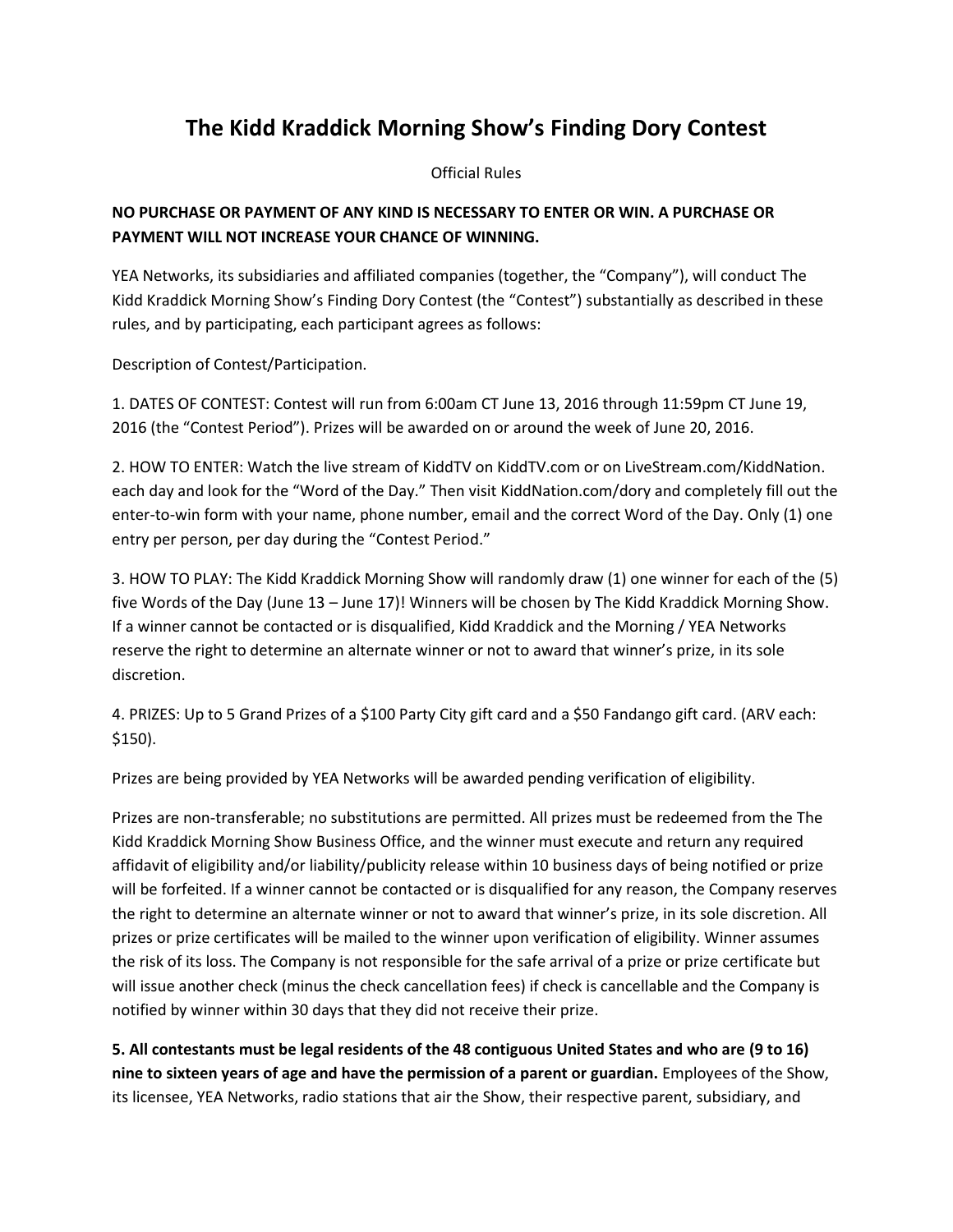affiliated entities, their advertising and promotional agencies, participating sponsors, other radio stations in the listening area and the members of their immediate families are ineligible to participate or win. Immediate family shall include spouse, parents, children, siblings, grandparents, grandchildren and any other person residing within the same household.

6. No more than one (1) winner per household within a 30-day period. Anyone who won a prize in the last 30 days is not eligible to participate until the 30-day waiting period is over.

7. By participating, where allowed by law, all participants and winner(s) grant the Company exclusive permission to use their names, characters, photographs, voices, and likenesses in connection with promotion of this and other contests and waive any claims to royalty, right, or remuneration for such use.

8. Consumer Created Content. If the entry for the Contest requires creative material from the participant/entrant, by submitting your entry: (1) you agree that your disclosure is gratuitous, unsolicited and without restriction and will not place the company or contest sponsors under any fiduciary or other obligation, that the company is free to disclose the ideas on a non-confidential basis to anyone or otherwise use the ideas without any additional compensation to you; (2) you acknowledge that, by acceptance of your submission, the company and contest sponsors do not waive any rights to use similar or related ideas previously known to sponsor, or developed by their employees, or obtained from sources other than you; (3) you are verifying that you are the owner and producer of the submitted material and that no third party ownership rights exist to any material submitted, and (4) you are hereby granting the company and the station a perpetual, worldwide, non-exclusive, royalty-free, sub-licensable (through multiple tiers) right and license to use, publish, reproduce, display, perform, adapt, modify, distribute, have distributed and promote such content in any form, in all media now known or hereinafter created, anywhere in the world, for any purpose.

9. Winners are responsible for all federal, state and local taxes in conjunction with said prize(s). Any additional costs related to each prize incurred, as a result of accepting said prize is solely the responsibility of the winner. ALL winners will be required to complete and submit an IRS Form W-9 with the winner's full Social Security Number or the equivalent for receipt of any prize valued at \$600 or more. All winners will receive a 1099 IRS Tax form for the value of the Grand Prize as stated in these contest rules.

10. All decisions of the Company are final.

11. The Company reserves the right to amend the rules at any time.

12. The Company is not responsible for any lost, disconnected, dropped, misdirected or incomplete telephone calls. Participants using equipment not set up for toll free phone exchanges (800, 888, 877, 866, etc.) may experience call connection problems or delays. The Company disclaims all liability for the inability of a participant to complete or continue a telephone call due to equipment malfunction, busy lines, inadvertent disconnections, acts beyond the Company's control, or otherwise. For all contests the Company disclaims all liability for any delays, misdelivery, loss, or failure in the delivery of any item sent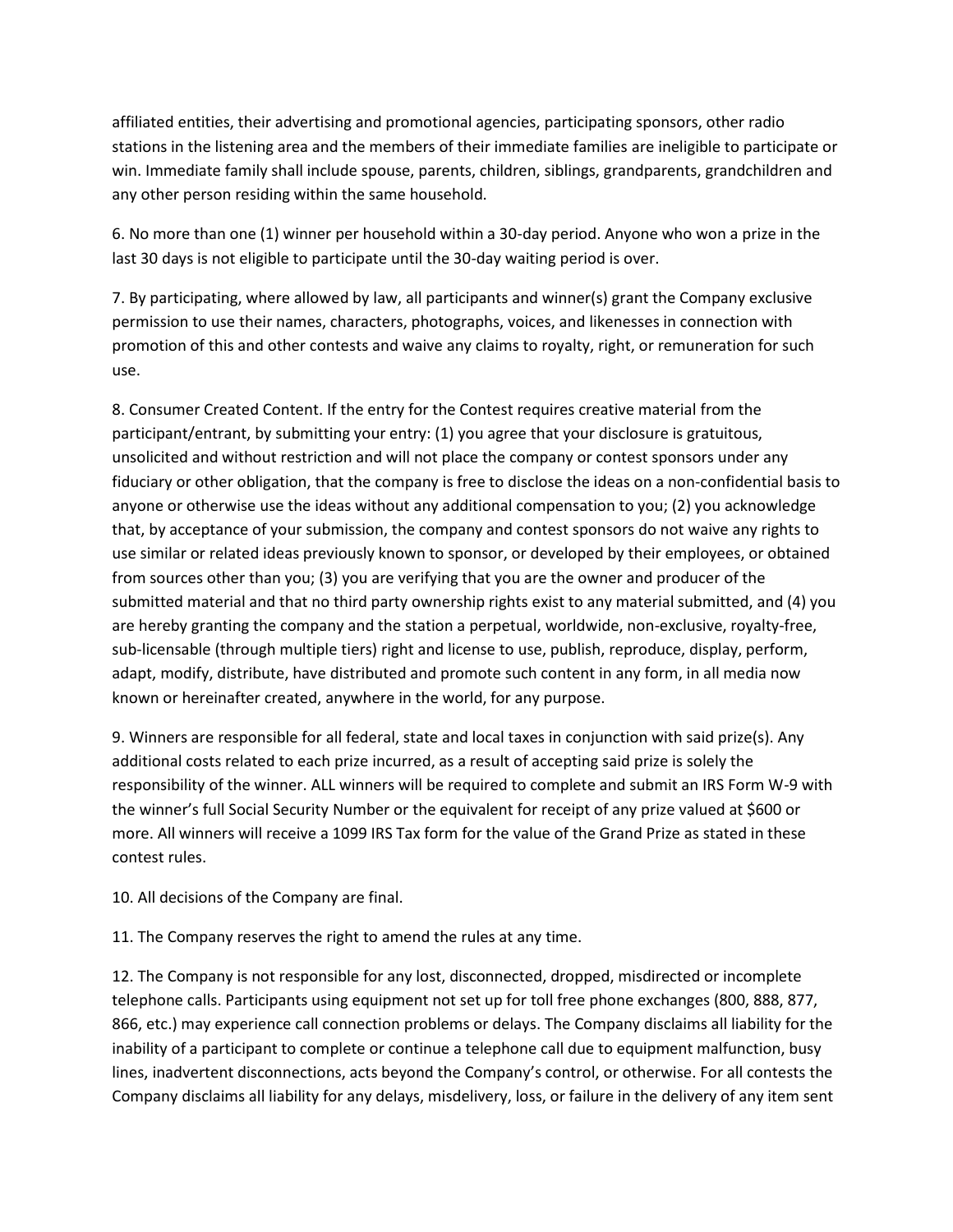by mail, courier, express, electronic transmission, or other delivery method. The Company is not responsible for mechanical, technical, electronic, communications, telephone, computer, hardware or software errors, malfunctions or failures of any kind, including: failed, incomplete, garbled or delayed transmission of online entries, traffic congestion on telephone lines, the Internet or at any website or lost or unavailable network connections which may limit an online entrant's ability to participate in the Contest, and any injury or damage to entrant's or any other person's computer or telephone related to or resulting from participating in or downloading any information necessary to participate in the Contest.

13. The re-sale or auction of the Show's complimentary prizes will result in disqualification for all future Show contests or promotions.

14. The Company is not responsible for typographical or other errors in the printing, the offering or the administration of the contest or in the announcement of a prize.

15. By participating in Contest and/or accepting a prize, each winner releases the Show, its licensee, YEA Networks, radio stations that air the Show, their respective parent, subsidiary, and affiliated entities, agents, employees, officers, shareholders, suppliers and retailers and their advertising, contest and production companies and agencies from any and all liability for any loss, harm, damages, cost or expense, including without limitation property damage, personal injury and/or death, arising out of playing the Contest or the acceptance, ownership or use of prizes. In order to receive a prize, participants must sign an official waiver form provided by the Company.

16. By participating in the Contest, participants agree to be bound by the decisions of Company personnel. Persons who violate any rule, gain unfair advantage in participating in the Contest, or obtain winner status using fraudulent means (i.e. "inside information," spamming, etc.) will be disqualified. Unsportsmanlike, disruptive, annoying, harassing or threatening behavior is prohibited. The Company will interpret these rules and resolve any disputes, conflicting claims or ambiguities concerning the rules or the Contest and the Company's decisions concerning such disputes shall be final. If the conduct or outcome of the Contest is affected by human error, any mechanical malfunctions or failures of any kind, intentional interference or any event beyond the control of the Company, the Company reserves the right to terminate this Contest, or make such other decisions regarding the outcome as the Company deems appropriate. The Company further reserves the right to cancel, terminate, suspend, or modify the Contest if it is not capable of completion as planned, including infection by computer virus, bugs, tampering, unauthorized interventions or technical failures of any sort. All decisions will be made by the Company and are final. The Company may waive any of these rules in its sole discretion.

17. The Company reserves the right to change or discontinue the contest at any time and/or to extend the end date. If the contest is changed or discontinued, the Company assumes

no liability of any kind to any player who has participated in the contest. Any changes to the contest rules will be announced on the Show and posted on the Show's website at www.kiddnation.com within a reasonable time prior to taking effect. The Company reserves the right in its sole discretion to modify the contest rules and dates at any time for any reason. Material modifications shall be announced on